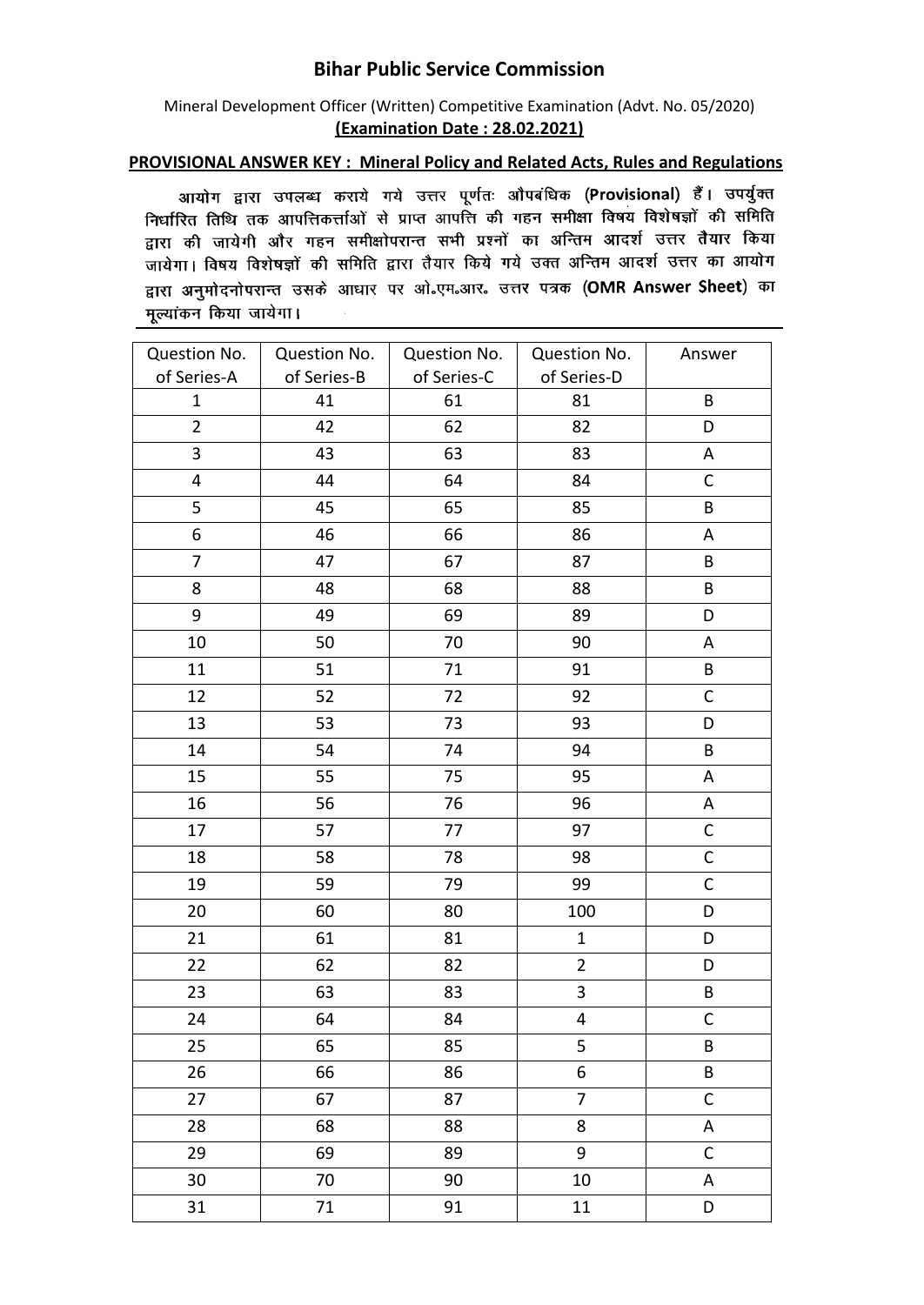| Question No. | Question No.            | Question No.   | Question No. | Answer      |
|--------------|-------------------------|----------------|--------------|-------------|
| of Series-A  | of Series-B             | of Series-C    | of Series-D  |             |
| 32           | 72                      | 92             | 12           | $\mathsf C$ |
| 33           | 73                      | 93             | 13           | A           |
| 34           | 74                      | 94             | 14           | A           |
| 35           | 75                      | 95             | 15           | B           |
| 36           | 76                      | 96             | 16           | D           |
| 37           | 77                      | 97             | 17           | $\mathsf C$ |
| 38           | 78                      | 98             | 18           | D           |
| 39           | 79                      | 99             | 19           | $\sf B$     |
| 40           | 80                      | 100            | 20           | A           |
| 41           | 81                      | $\mathbf{1}$   | 21           | B           |
| 42           | 82                      | $\overline{2}$ | 22           | D           |
| 43           | 83                      | 3              | 23           | A           |
| 44           | 84                      | 4              | 24           | B           |
| 45           | 85                      | 5              | 25           | B           |
| 46           | 86                      | 6              | 26           | $\sf{B}$    |
| 47           | 87                      | $\overline{7}$ | 27           | $\mathsf C$ |
| 48           | 88                      | 8              | 28           | $\mathsf C$ |
| 49           | 89                      | 9              | 29           | $\sf{B}$    |
| 50           | 90                      | 10             | 30           | D           |
| 51           | 91                      | 11             | 31           | $\mathsf C$ |
| 52           | 92                      | 12             | 32           | A           |
| 53           | 93                      | 13             | 33           | A           |
| 54           | 94                      | 14             | 34           | A           |
| 55           | 95                      | 15             | 35           | $\mathsf C$ |
| 56           | 96                      | $16\,$         | 36           | $\mathsf C$ |
| 57           | 97                      | 17             | 37           | A           |
| 58           | 98                      | 18             | 38           | D           |
| 59           | 99                      | 19             | 39           | A           |
| 60           | 100                     | 20             | 40           | B           |
| 61           | $\mathbf{1}$            | 21             | 41           | D           |
| 62           | $\overline{2}$          | 22             | 42           | D           |
| 63           | 3                       | 23             | 43           | $\mathsf C$ |
| 64           | $\overline{\mathbf{4}}$ | 24             | 44           | A           |
| 65           | 5                       | 25             | 45           | $\sf{B}$    |
| 66           | 6                       | 26             | 46           | B           |
| 67           | $\overline{7}$          | 27             | 47           | A           |
| 68           | 8                       | 28             | 48           | $\mathsf C$ |
| 69           | 9                       | 29             | 49           | $\mathsf C$ |
| 70           | 10                      | 30             | 50           | A           |
| 71           | 11                      | 31             | 51           | $\sf{B}$    |
| 72           | 12                      | 32             | 52           | $\mathsf C$ |
| 73           | 13                      | 33             | 53           | $\mathsf C$ |